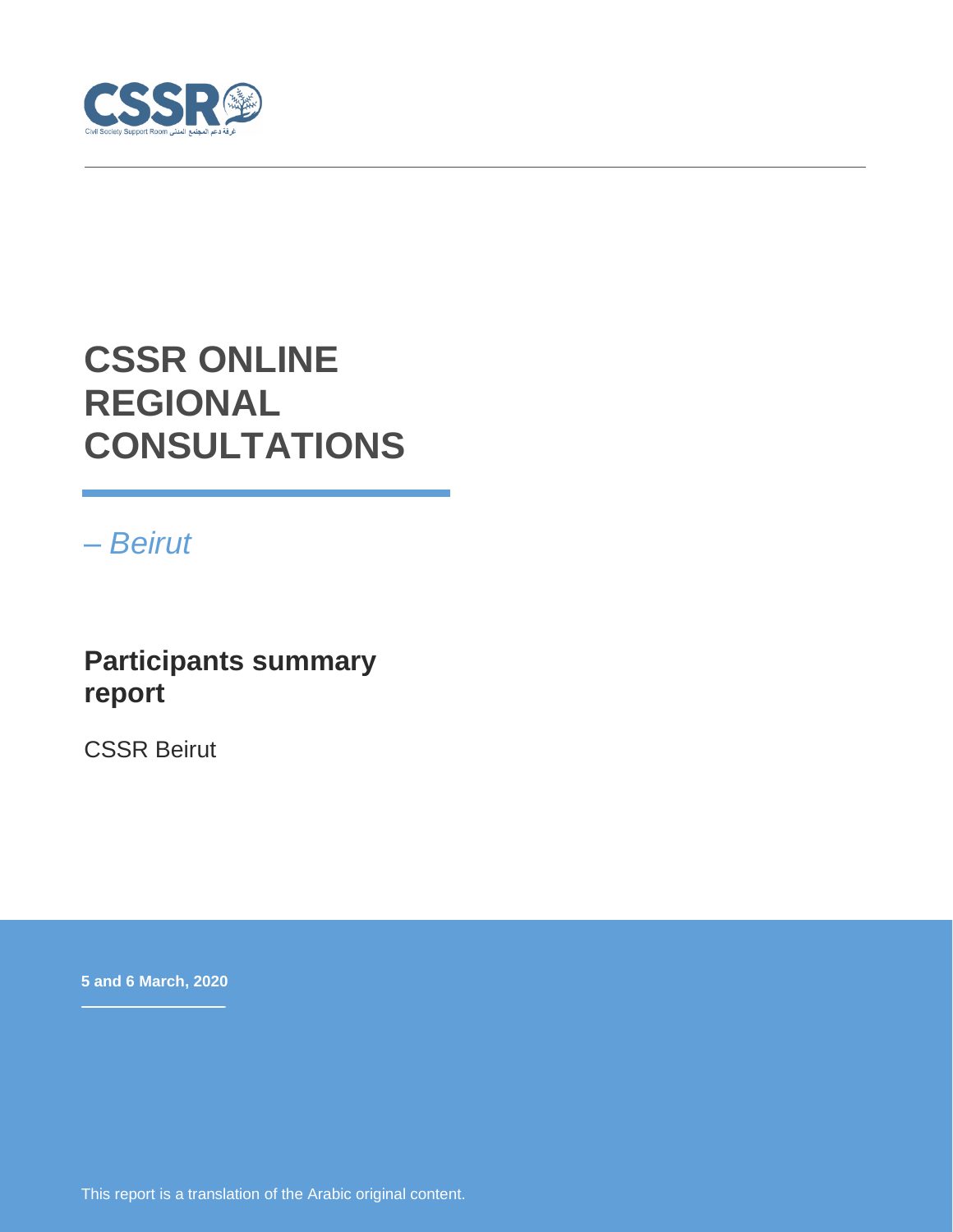# **CONTENTS**

| <b>EXECUTIVE SUMMARY</b>                                           |                    |
|--------------------------------------------------------------------|--------------------|
| <b>BEFORE THE MEETING</b>                                          | $\mathbf{2}$       |
| <b>THE FIRST DAY</b>                                               | $\overline{2}$     |
| a) First Session                                                   | 2                  |
| b) Second Session                                                  | 3                  |
| <b>THE SECOND DAY</b>                                              | $\overline{\bf 4}$ |
| a) Review the CSSR's Path and Redefine its Roles                   | $\overline{4}$     |
| b) Roles of the CSSR                                               | $\overline{4}$     |
| c) Presentation of Results of the Working Sessions by Participants | 6                  |
| d) Office of the Envoy's Meeting                                   | 6                  |
| e) Meeting with Donors                                             | $\overline{7}$     |
|                                                                    |                    |
| <b>FROM THE QUESTIONS AND INTERVENTIONS OF THE ATTENDEES</b>       | 8                  |
| Some of the Final Ideas and Recommendations                        | 9                  |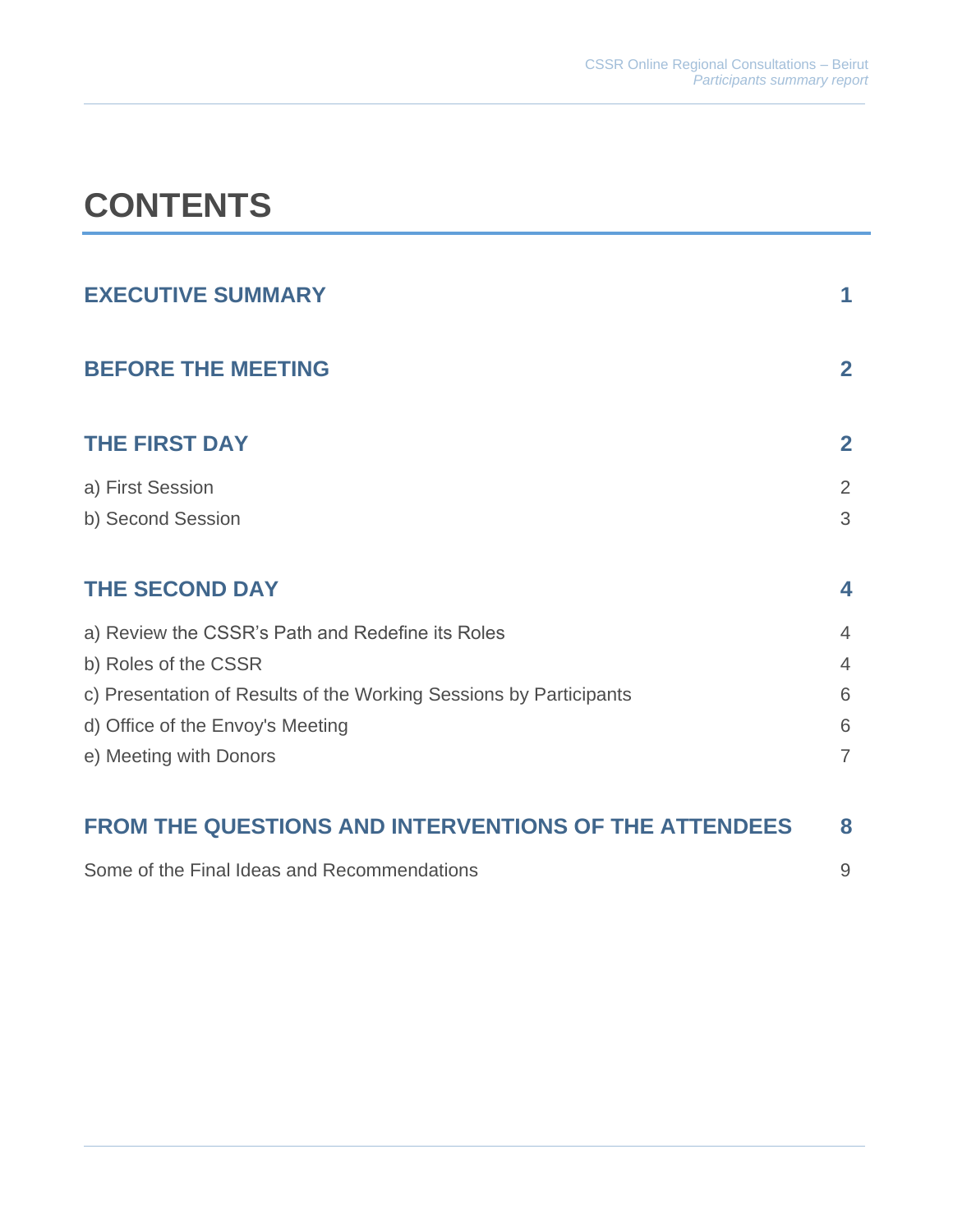#### 1

## **EXECUTIVE SUMMARY**

Regional Consultations in Beirut from 5 to 6 March 2020 with 32 participants based in Lebanon and Syria reviewed the CSSR's roles, vision and mission; discussed its underpinning civic and societal values; discussed whether and how to link the CSSR to the political process, which is not limited to the Constitutional Committee; and explored ways to

share the CSSR's outputs with the widest possible spectrum of civil society. Some additional proposals covered humanitarian issues, including the detainees, abductees and forcibly disappeared persons' files, and the challenges faced by women, children and people with special needs.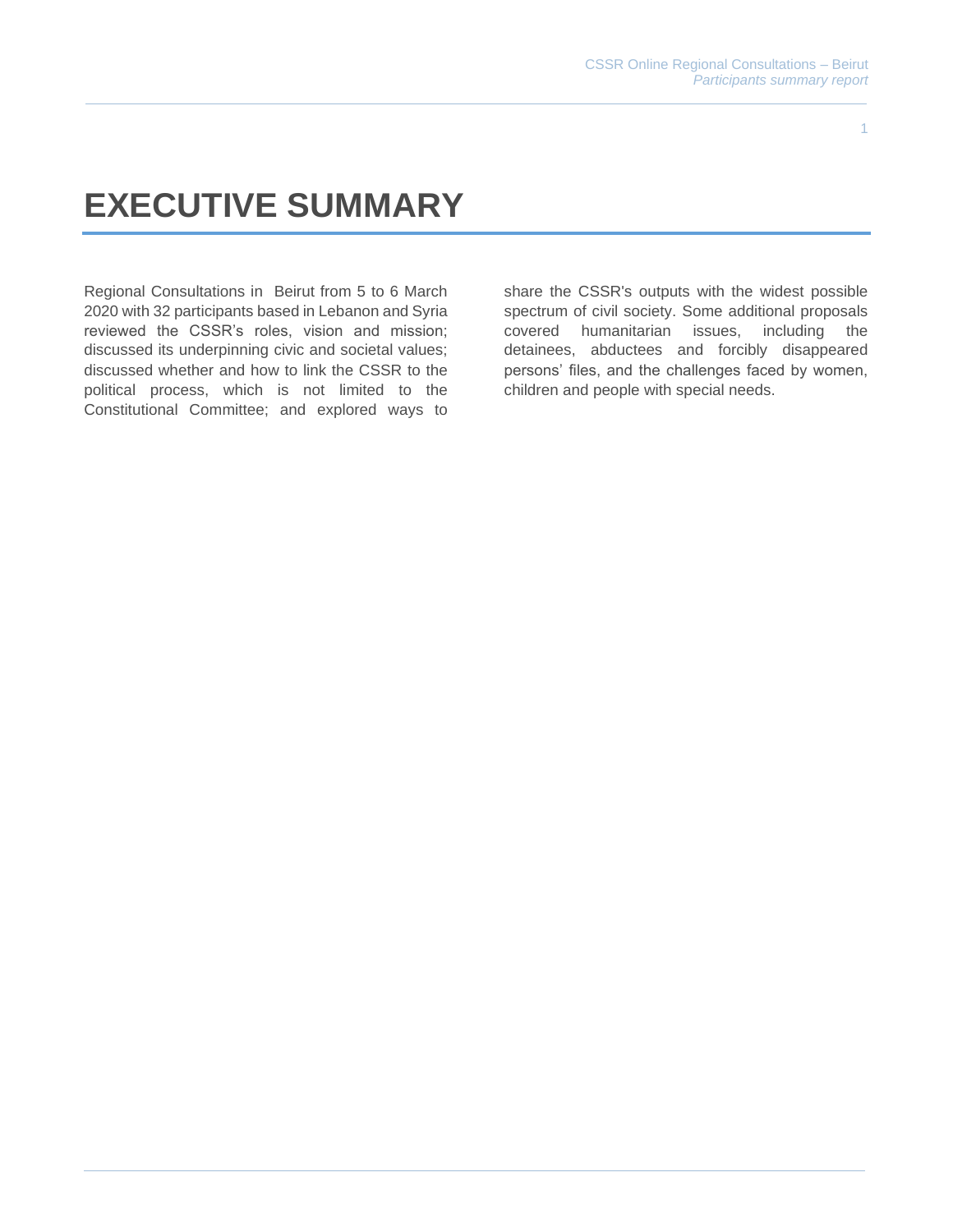## **BEFORE THE MEETING**

In order to broaden participation and attract fresh participants and experiences, the organisers conducted individual meetings that lasted for several days with a new group of civil society activists who had been carefully selected based on nominations by organisations and individuals within the CSSR, with a view to familiarising them with the CSSR's activities, nature and roles, and to exchange ideas and experiences.

## **THE FIRST DAY**

### *a) First Session*

The First Session opened with a political briefing by the Special Envoy (SE) team (Deputy SE Khawla Matar, the political officers in the Office of the SE for Syria (OSE-Syria) and the CSSR team). This briefing focused on:

- ◆ The last meeting of the CSSR in Geneva and the points that were discussed related to the activation of the CSSR roles, the expansion of its activities, and how it can or cannot interact with the Constitutional Committee and play a more effective role in the political process.
- ◆ The launch of regional consultations in Turkey and Erbil.
- ◆ A summary of the challenges faced by the SE, including the difficulties facing his call for a nationwide ceasefire.

The Five Priorities of the Special Envoy:

- **1.** To further the work of the Constitutional Committee, which is not the goal, but rather the door through which Syrians can be at the same table.
- **2.** To communicate with political actors, civil society, and women at home and abroad.
- **3.** To rebuild trust among Syrians, which is a top priority.
- **4.** To ascertain the fate of detainees and missing persons of all parties, which is the most difficult file.
- **5.** To achieve the deeper integration of civil society in order to reach a solution and to bring back the Syrian-Syrian dialogue under Syrian ownership.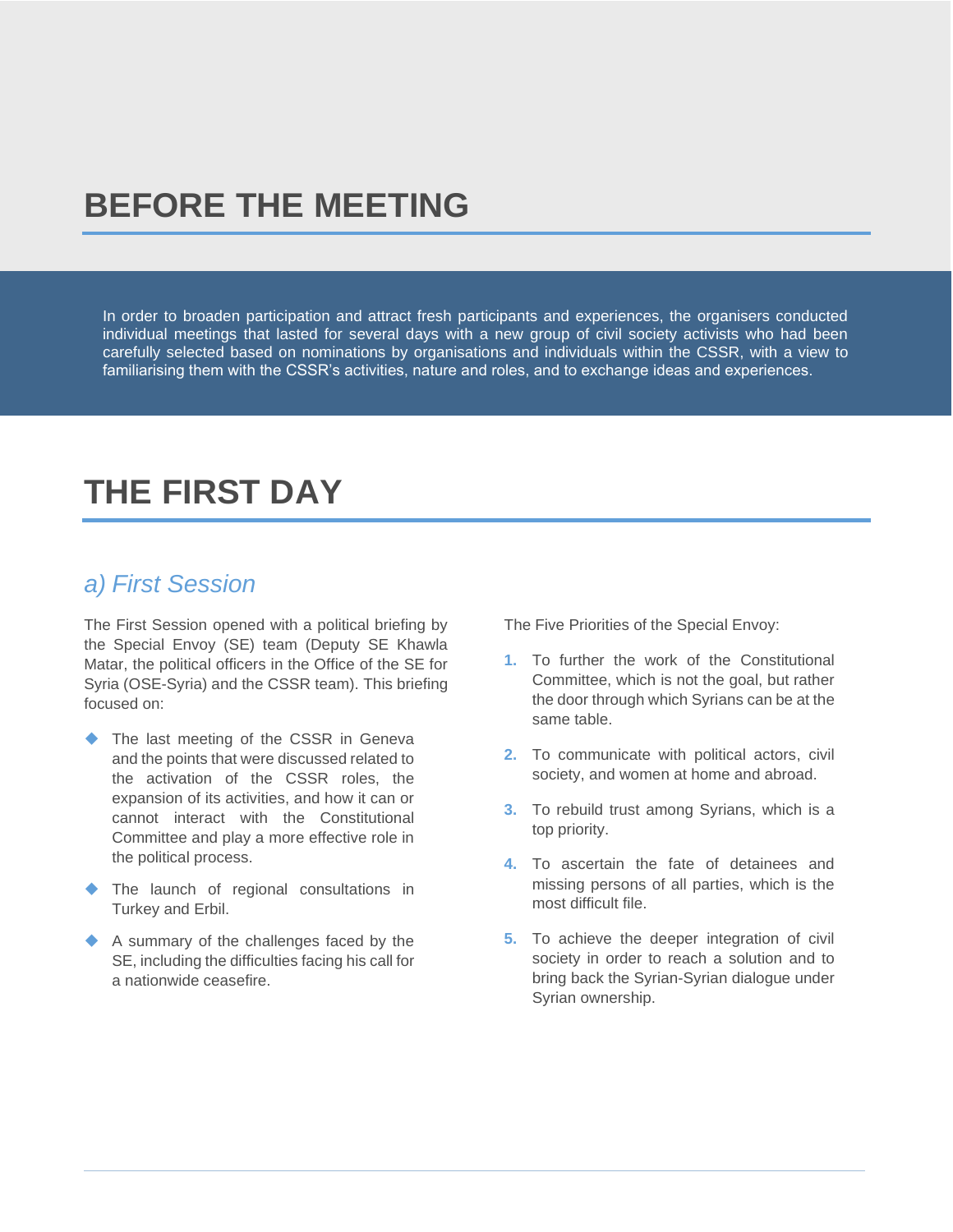Most of the questions and interventions revolved around specific points:

- ◆ What is the Constitutional Committee in terms of its fate and progress? What is the role of the Middle Third and its relationship with the CSSR?
- Efforts to reduce the level of violence, the fate of the detainees and abductees file, and

the guarantees that can be provided as an entry point to strengthening confidence among Syrians.

Support for the CSSR, including expanding its representation and enhancing its roles in order to benefit from its participation in the political process.

### *b) Second Session*

The colleagues who attended the last meeting of the CSSR in Geneva provided a comprehensive briefing on the proceedings of that meeting. Also, papers were distributed that included the outcomes of the said meeting, including joint messages and a preliminary draft of ideas that included recommendations for linking the CSSR and the Constitutional Committee. Later, there were fruitful group discussions between the participants and the Deputy SE and political affairs officers in the OSE-Syria.

The participants concluded that the Constitutional Committee should be considered as a window to the political track. In addition, it was emphasised that the constitutional framework is part of a long negotiating track that is not clearly time-bound; that the SE will not facilitate any process that is not credible; and that the political process cannot be confined to the Constitutional Committee only, noting that CSSR participants may agree to:

◆ A set of recommendations for linking the CSSR to the Constitutional Committee (Annex No. 1 of the Geneva Report).

- ◆ A map of the relationship with the Constitutional Committee in the event that its work continues or stalls (Annex No. 2 of the Geneva Report).
- Joint messages submitted to the International Syria Support Group (Annex No. 3 of the Geneva Report), and the messages to the SE on the role of the CSSR (Annex No. 4).

Speakers Speakers stressed the suffocating economic situation experienced by the people of Syria and the need to lift economic sanctions and secure a safe legal environment for the functioning of civil society, and protect Syrian refugees in neighboring countries from the forced repatriation to Syria. They also emphasised the need to secure adequate and necessary support for the health and education sectors; to take care of the wounded and victims of war; to immediately disclose the fate of all detainees, abductees and missing and enforced disappeared persons and to have them released without preconditions; to protect the movable and immovable property and funds of Syrians in all Syrian territory; to cease hostilities in whatever form; and to activate the political track.

3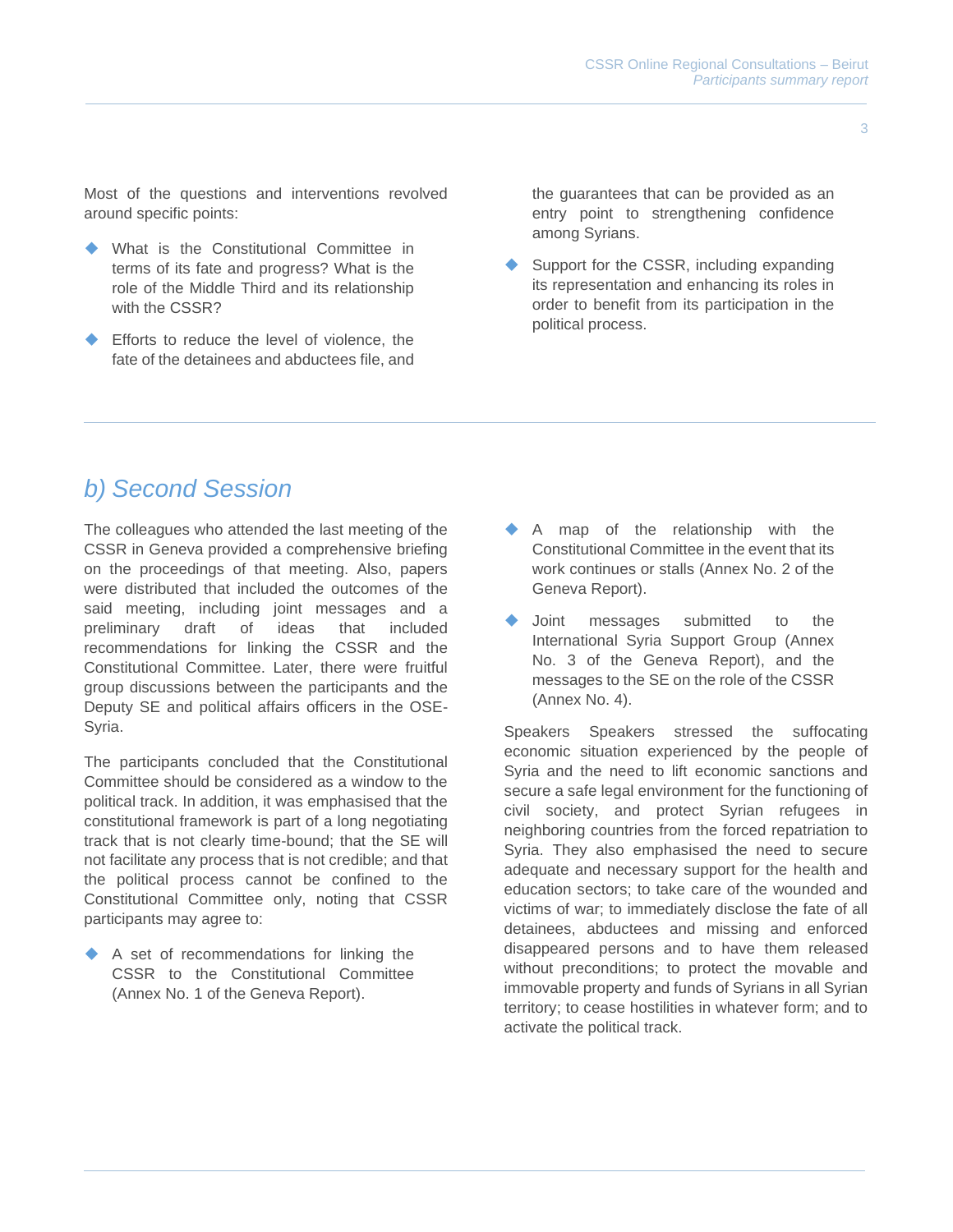# **THE SECOND DAY**

### *a) Review the CSSR's Path and Redefine its Roles*

The session was opened with a review of the nature and path of the CSSR, a discussion of its underpinning societal values, and a redefinition of its roles. The participants concluded that the CSSR is a civilian space that is diverse, unified, flexible, technical; not affected by divisions and political and ideological polarisation; plays an advisory role to the UN SE for Syria in the political process; aspires to a larger and broader role that would have oversight over the entire constitutional and political process, based on supporting and strengthening the civil space and peacebuilding; and works continuously to transmit the voices of all Syrians wherever they are and to include them in the political process.

### *b) Roles of the CSSR*

In addition, the participants identified four key roles for the CSSR under the acronym "CKCA" (Coordination, Knowledge, Consultation, Advocacy). Furthermore, they stressed that these roles are fundamental, interrelated and integrated with one another, and that the CSSR should perform optimally at all stages during and after the political process. All who were present emphasised the Syrian ownership of the entire process and the outputs resulting or relating to the CSSR.

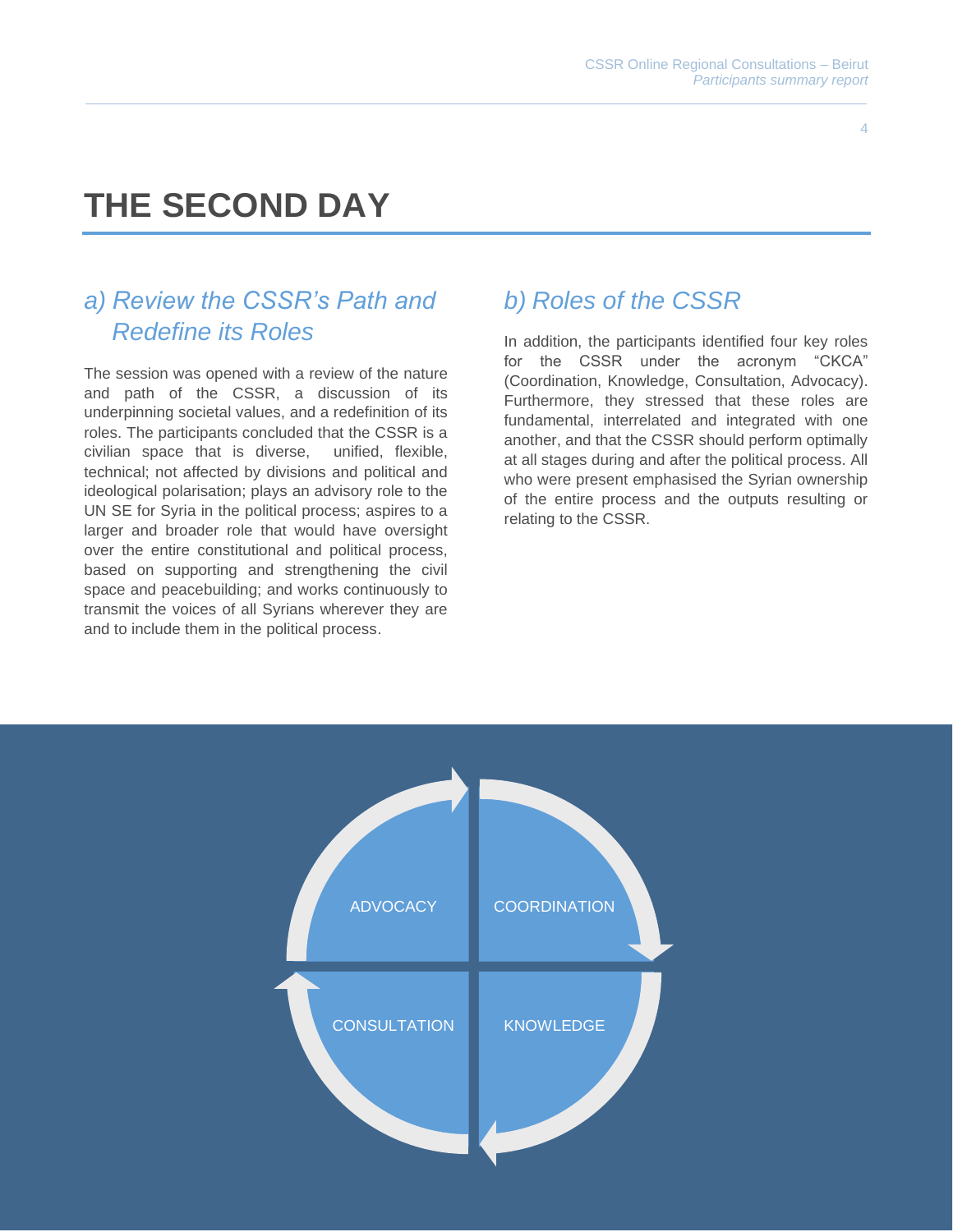#### 5

#### **1. Coordination Role**

The CSSR actively coordinates the activities of its members; communucations and interactions with the SE and his advisers; and the sponsors, supporters, and organisers of the political processes of organisations, councils, individuals and entities. Moreover, it coordinates with international and local bodies, UN and European Union (EU) missions, diplomatic missions dealing with the Syrian issue, and civil society organisations and individuals in Syria and refugee host countries. Furthermore, it arranges its own rotational and thematic meetings. The CSSR has the exclusive right to determine the form and nature of these meetings; set their agenda; and invite diplomats, consultants, experts, organisations, entities, and individuals to attend as it considers appropriate.

#### **2. Knowledge Management Role**

The knowledge management role of the CSSR is a fundamental and essential one that intersects with all its other three roles. It promotes and reinforces these roles with all the necessary information and knowledge in order for them to be performed optimally. This knowledge management role has been divided into three key axes under the acronym "PDA" (Production of Knowledge, Dissemination of Knowledge, Access to Knowledge), with an emphasis on the importance of benefitting from the cumulative process of the CSSR; collecting, archiving and developing previous knowledge outputs and products; and making these outputs/products available to all activists and stakeholders, and those interested in the peacemaking process in Syria. The CSSR is also committed to continuously raising the level of knowledge of new and old members by providing them with studies, reports and experts' experiences, in addition to running training programmes aimed at the continuous development of their capabilities. It was also emphasised that there is a need to develop an online platform that includes a centralised database, with tools for data collection, organisation, sorting and analysis, that can be used later to identify the needs and the order of priorities for Syrians in the various regions, as well as to develop policies, design programmes and support local and international civil society organisations, individuals and decision-makers with the necessary knowledge to enable them to have an influence on the entire political process.

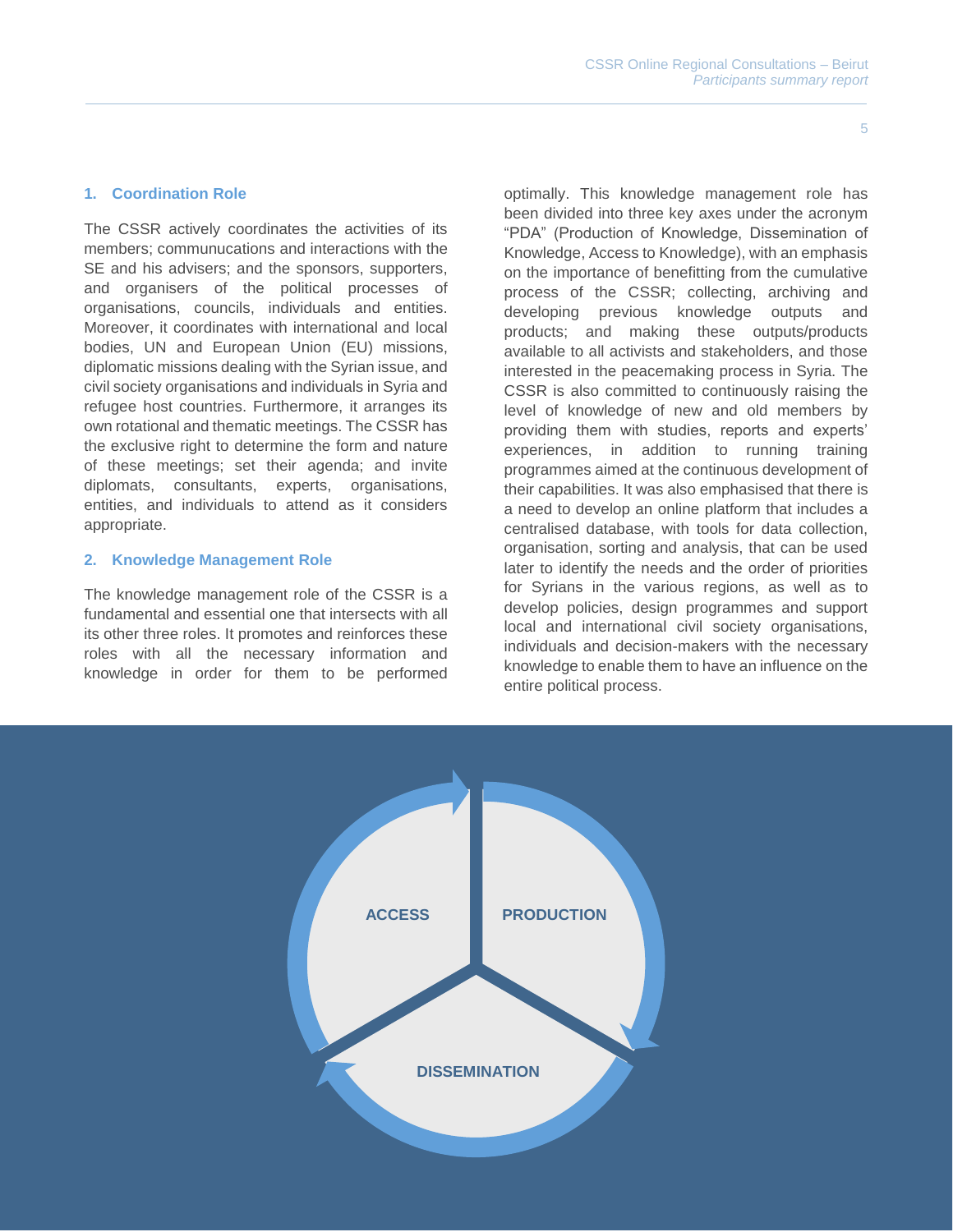#### **3. Consultation Role**

The consultation role of the CSSR is the most popular one. It is the role through which the CSSR was introduced to the world upon its launch by the former SE for Syria. There is a popular belief among the majority of the current and new members of the CSSR that the current form and way of managing the political process do not allow the CSSR to effectively exercise its consultation role, even with the OSE-Syria. Nonetheless, the CSSR confirms that it seeks by all means available to exercise this important role with the SE, his office and team, and all the actors in the Syrian file. Furthermore, the CSSR confirms its desire to provide technical advice to and support the decision of actors and influential members of the Syrian file such as political parties, civil society organisations, entities and individuals. In addition, the CSSR seeks to develop specialised expertise to perform its role optimally.

#### **4. Advocacy Role**

This role is one of the CSSR's most important roles. The CSSR emphasises its work to lobby and advocate for efforts to deal fairly with the pressing political, social and economic issues affecting all Syrians without discrimination by participating actively in events, forums, and local and international conferences in order to make a positive difference in Syrians' reality. Furthermore, the CSSR works to build and strengthen the values of trust, dialogue, acceptance of others, renunciation of violence, active citizenship, and social peace. Besides, the CSSR places at centre stage the issues of expanding, protecting and ensuring the civil society work space, and developing a fair legal environment for the work of civil society organisations and members. In addition, the CSSR works to gain the trust of local communities and raise their awareness of its role in the political process. The CSSR strive to remove the root causes of inequality, impoverishment, marginalisation, exclusion, and subjugation of all kinds. In doing so, the CSSR uses all available legal tools, means and activities in this regard.

### *c) Presentation of Results of the Working Sessions by Participants*

At the end of the session, two groups of attendees were formed. One team presented the achievements of the day to the OSE-Syria, and the other team spoke to the ambassadors and representatives of donor countries.

### *d) Office of the Envoy's Meeting*

The OSE-Syria team headed by Deputy SE Khawla Matar met with the attendees and were given a briefing on the meeting's progress and achievements. Also, the intention of the representatives of donor countries (Norway, Sweden and Switzerland) to join the meeting and the possibility of communicating with them directly were mentioned.

6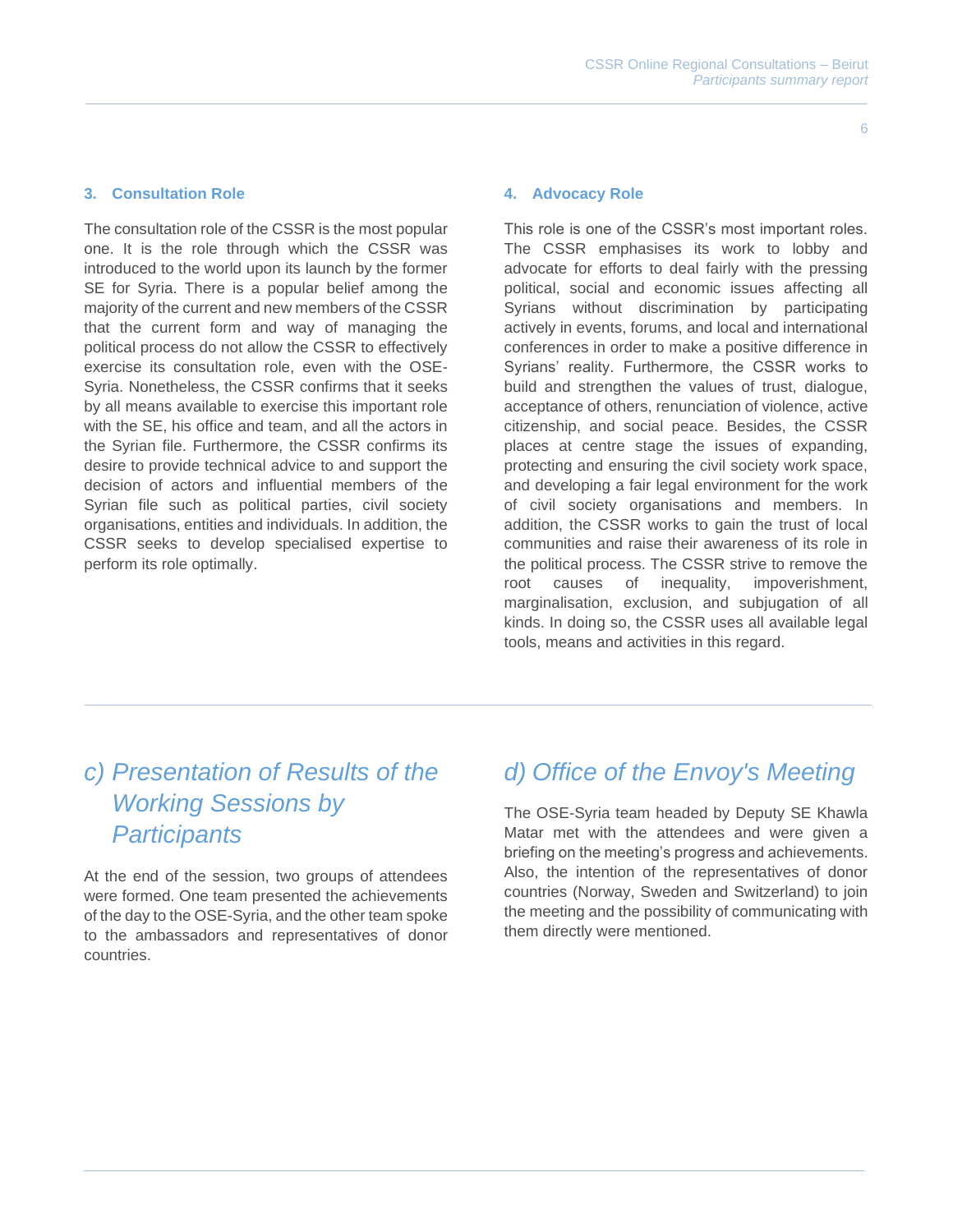The team assigned to give the presentation reviewed the meeting's achievements. Some of the attendees commented on certain points, in addition to offering interventions that demanded the expansion of representation in the CSSR and that it should not be monopolised by a few participants. They also demanded support for the CSSR to play a more supervisory rather than a consultant role.

Deputy SE Khawla Matar praised attendees with supportive and encouraging words and thanked them for their achievements. Moreover, she made it clear that the CSSR is under Syrian management and ownership and that the role of the OSE-Syria is only to provide support. Also, she expressed the OSE-Syria's willingness to provide moral support to the CSSR's attempt to provide training, expertise and advice.

Furthermore, Mrs Matar asked the attendees to prepare a written, time-bound action plan, clarifying the CSSR's priorities, roles, and tasks, and the support required from the OSE-Syria.

### *e) Meeting with Donors*

Representatives of the donor countries (Norway, Sweden, Switzerland, and the EU Mission in Syria) were present and began by making positive statements that included assurances about their commitment to supporting civil society and the entire process. They were clearly willing to listen to the attendees and gain a full understanding of their future expectations. Positive impressions of the development taking place in the role of the CSSR were also touched upon. Also, one representative talked about the opportunity that the meeting had offered for donors to see things more clearly from the Syrian perspective and stated that their government had committed to being one of the largest donors to peace and humanitarian efforts in Syria. The CSSR team then presented a summary of the CSSR action plan to the representatives of donor countries, after which the floor was opened for questions and interventions.

7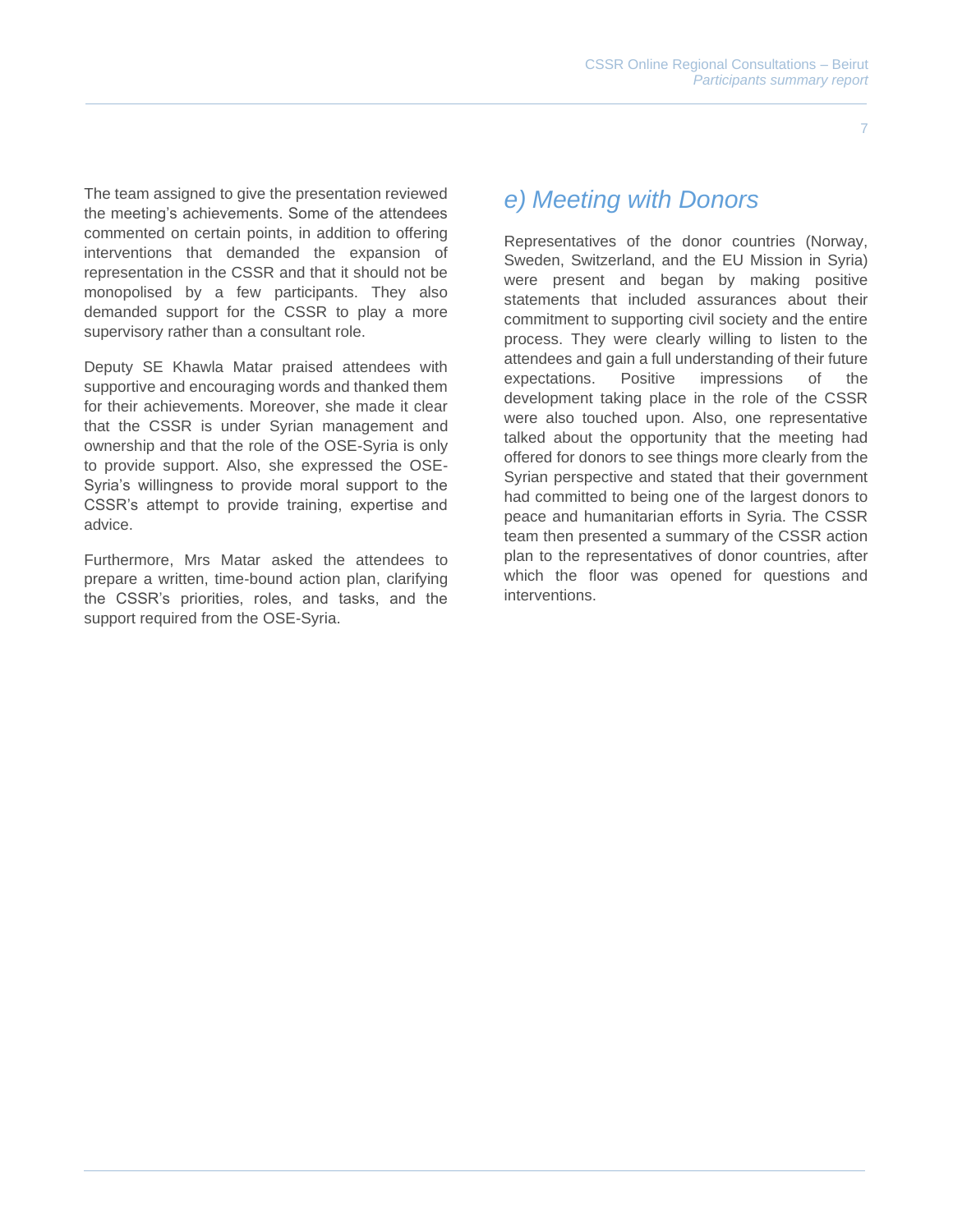8

## **FROM THE QUESTIONS AND INTERVENTIONS OF THE ATTENDEES**

### *The CSSR attendees:*

- ◆ Demanded that the support offered by donors should be in accordance with the priorities of the Syrian people and not based on political considerations.
- ◆ Demanded the lifting of the unjust sanctions imposed on Syria, which directly affect the Syrian people and contribute to their impoverishment.
- Demanded that Turkey's use of Syrian refugees as a leverage against the EU be terminated.
- Demanded that the CSSR's role should be expanded from that of a consultant to a watchdog over the political process.
- ◆ Demanded that more pressure should be exerted on the Syrian government to expand the civil society space inside Syria and to allow the CSSR's meetings to be held in Damascus.
- ◆ Demanded a focus on psychological support and education for all Syrians.
- Demanded a minimum diplomatic representation inside Syria to facilitate consular work.
- ◆ Demanded that the file of the detainees, missing and abductees should become a major focus of attention.
- Demanded a focus on the future of the CSSR after the political settlement in Syria